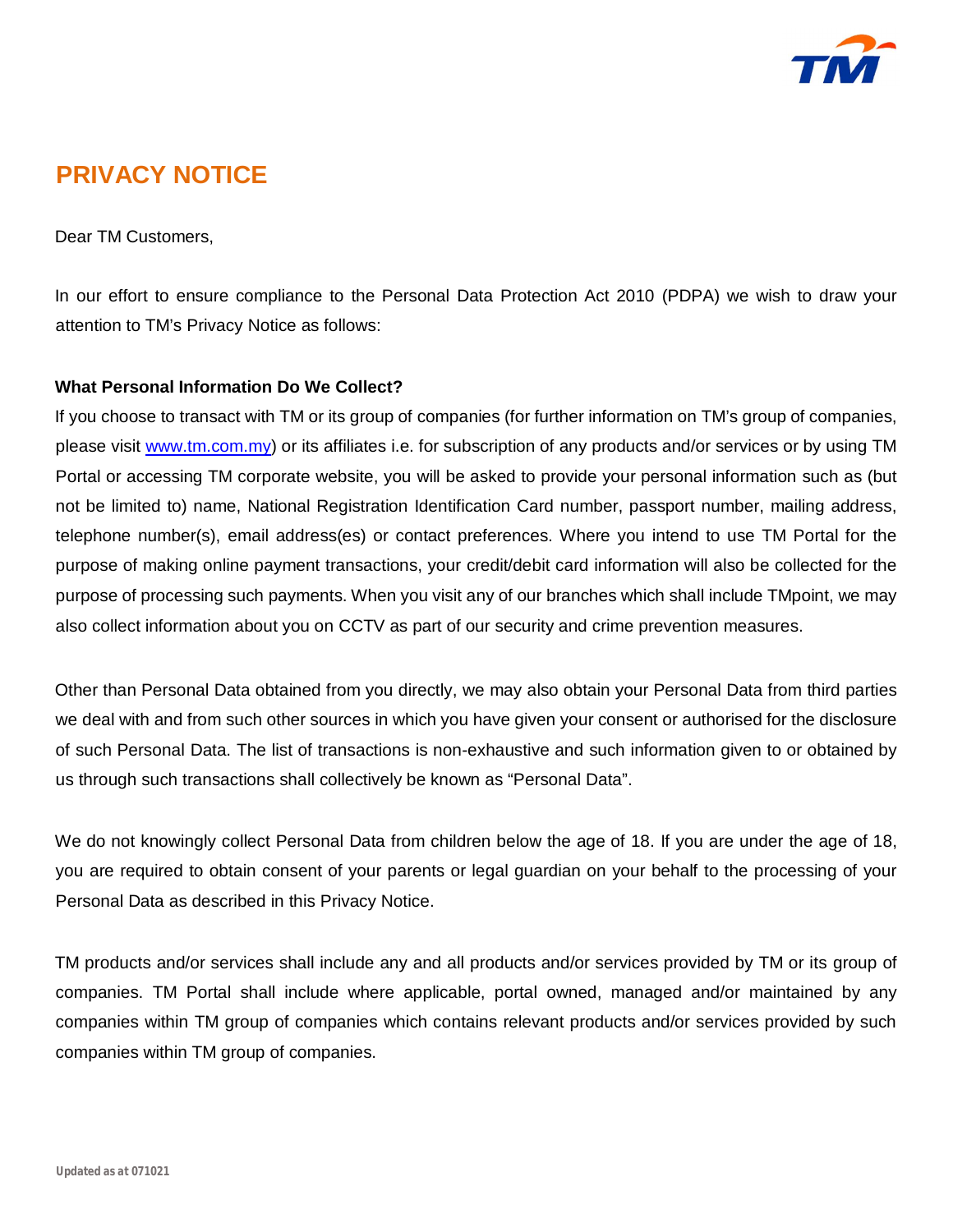

You will also be required to provide your consent to the usage of your Personal Data in the form and manner as indicated in the registration process. If we do not receive your consent, you will not be able to subscribe to TM products and/or services, register to TM Portal or have access to TM corporate website.

When you transact with TM, we may collect or receive and store certain personal non-identifiable information. Such information is collected passively using various technologies and for now cannot be used to specifically identify you. This information may include:-

- device-specific information such as hardware model, operating system version, unique device identifiers, mobile network information, memory, sound card data, Internet Protocol (IP) address;
- cookies that may uniquely identify your browser;
- details of how you access and/or use TM Portal or TM corporate website for example your search queries;
- total number of visitors accessing and/or using TM Portal or TM corporate website;
- diagnostic and usage data generated by your device;
- how you and other users use and interact with TM portal or TM corporate website;
- recording of your image via CCTV cameras when you visit our branches / TM point; and
- recording of calls placed by you to our help desk for our service improvement and responding to your inquiry.

The above is collectively known as "Non-Personal Information". If we do combine Non-Personal Information with Personal Data, the combined information will be treated as Personal Data for as long as it remains combined.

As an ongoing effort to serve you better, we often conduct research on customer demographics, interests and behaviour based on the Personal Data and information provided to us. This research may be compiled and analysed on an aggregated basis. This type of non-identifiable and aggregated data does not identify you personally. We may share this non-identifiable and aggregated data with our affiliates and/or Authorised Third Party. We may also disclose aggregated user statistics to our affiliates and/or Authorised Third Party for other lawful purposes.

"Authorised Third Party" shall mean business partners, contractors, agents, accountants, auditors, debt collectors, credit reporting agencies, legal advisors, advisers, any telecommunications and applications service providers which we have an arrangement with in connection with TM product and/or services, TM portal or TM corporate website and/or third party supplier engaged by us from time to time for the purpose of providing information relating to TM product and/or services in TM Portal or TM corporate website or otherwise or any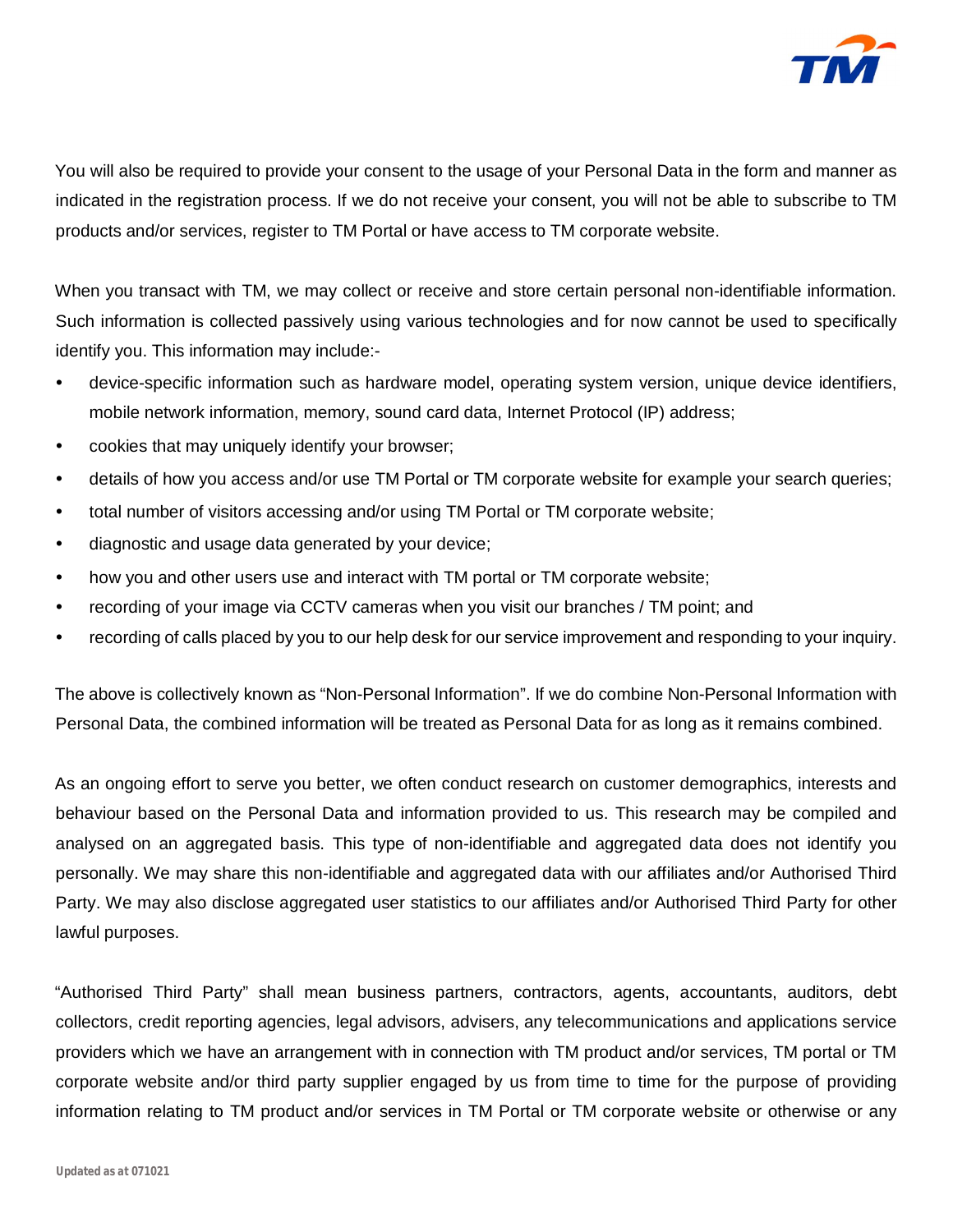

parties appointed by TM to do data processing activities or conduct marketing activities for TM or its group of companies.

## **How We Use Your Personal Information?**

Your Personal Data will be used for the purpose it was given. Your Personal Data may also be used by TM group of companies or its affiliates and/or Authorised Third Party for one or more of the following purposes:-

- to assess your application or continued provisioning of the products and/or services (whichever is applicable);
- financial operation including to verify and process payment, billing and billing enquiries;
- customizing advertisements and content on TM Portal and any online sites of TM and its group of companies;
- responding to your enquiries;
- research purposes including but not limited to product and/or service improvement, historical and statistical purposes and analysis;
- general operation, maintenance and audit of products and/or services provided including its related website(s);
- verification purposes;
- matching any data relating to you which are held by TM and its group of companies from time to time;
- provide you with regular communications from TM relating to our products and/or services;
- investigation of complaints, suspicious transactions and to detect and prevent fraudulent activity;
- administer your participation in contest or loyalty program organised by TM or any of its group of companies;
- credit checking with credit bureau or credit reporting agency or its subsidiaries;
- conduct market research and using such analysis for TM's business plans, the enhancement of TM's products and/or services, targeted advertisements and conveying such unidentified information in broad aggregated terms to TM group of companies or its affiliates, Authorised Third Party and/or third parties who have or propose to have business dealings with TM;
- to provide you with TM and its group of companies' latest information, promotions and latest updates, special offers as well as marketing and advertising materials; and
- in compliance with any regulatory, statutory or legal obligations which shall include but not limited to the provisioning of Directory Assistance Service 103 as part of the Required Applications Services.

The above shall collectively be referred to as "Purposes" in this Privacy Notice.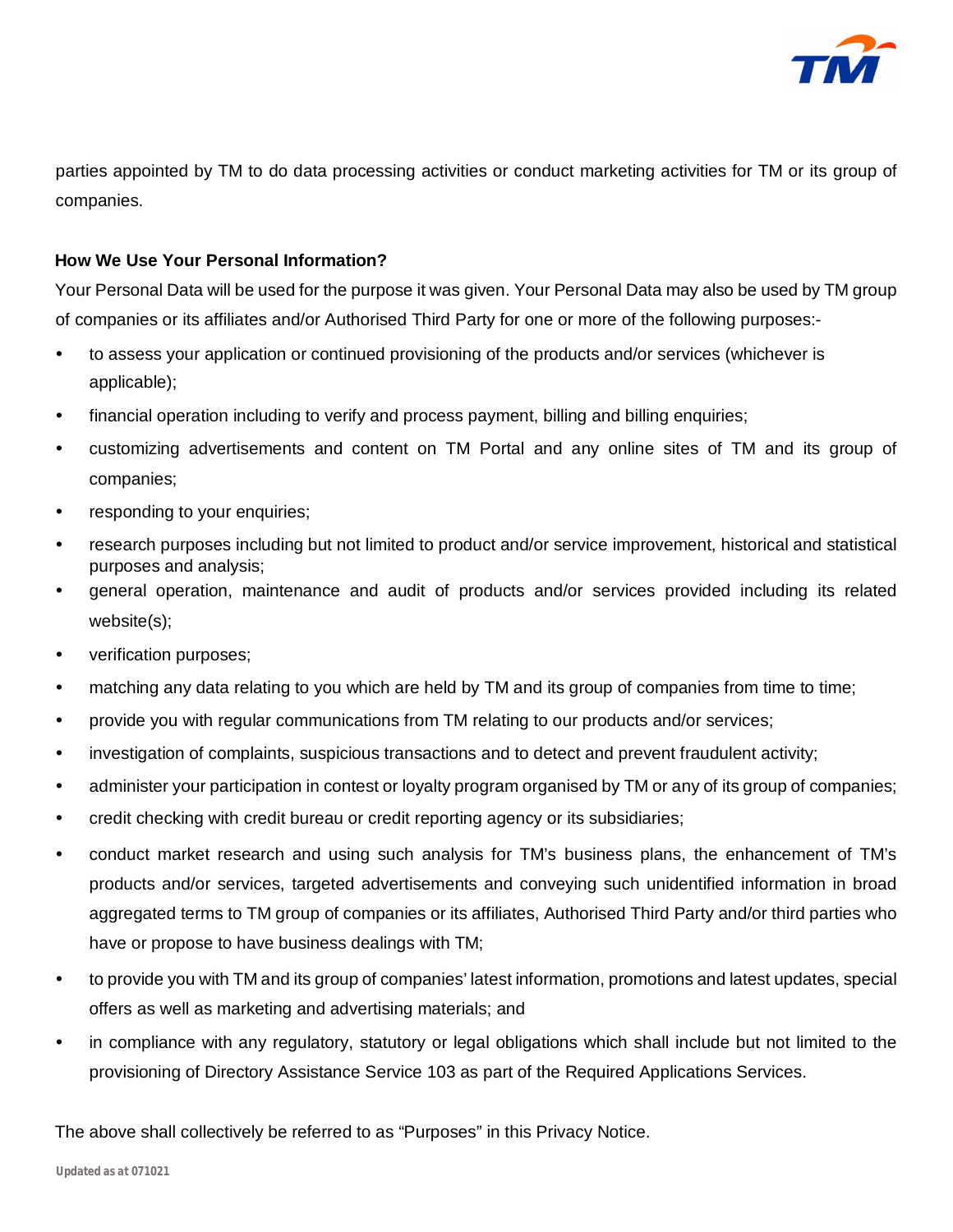

By submitting your information to TM, you hereby consent and authorise TM to process and verify any information about you from any third party, especially credit bureau, credit rating agency or credit reporting agency which TM may require in connection with your application for any of TM products and/or services and/or review of the existing account with TM and/or use of TM portal and/or access to TM corporate website.

Such consent and authorization will extend to any information obtained from any of the account(s) presently maintained for you, any new applications for any products and/or services offered by TM, any historical financial or credit records, data or information whether or not provided personally or through any other sources relating to you which was collected, received, captured, compiled, secured and/or obtained by TM through or by whatever means or methods or forms. In the event that you are to provide or disclose to TM the Personal Data of a third party in any application, you hereby represent and warrant that consent has been obtained from the third party to allow TM to process the Personal Data for the Purposes set out above.

## **DISCLOSURE OF YOUR PERSONAL DATA**

If you choose to register and transact with TM, your Personal Data may be shared where necessary and only on a need to know basis with other companies in TM group of companies, affiliates or agencies so as to serve you in the most efficient and effective manner. An example might be to resolve or addressing complaints that require escalation to other companies in TM group of companies, affiliates or agencies.

TM may disclose your Personal Data to the following parties for the Purposes stated above:-

- Respective Authorized TM Partner who are involved in providing Add-Ons;
- Authorised Third Party or TM agents who are involved in providing the products and/or services for TM;
- Companies in TM group of companies, affiliates and/or Authorised Third Party located outside of Malaysia who provides data processing services for TM;
- Credit bureau or any credit reporting agency or its subsidiaries on the conduct of your account or business account where such Personal Data and information provided may be supplied to other organisations by the credit reporting agency or its subsidiaries;
- or in the event of default, any debt collection agencies;
- any person engaged by TM to fulfil its obligations to you and is under a duty of confidentiality and has undertaken to keep such data confidential;
- any actual or proposed assignee, transferee, participant or sub-participant of TM's rights or business; and
- requestor for directory assistance via the Directory Assistance Service 103 which is provided as part of a regulatory requirement under the Required Applications Services.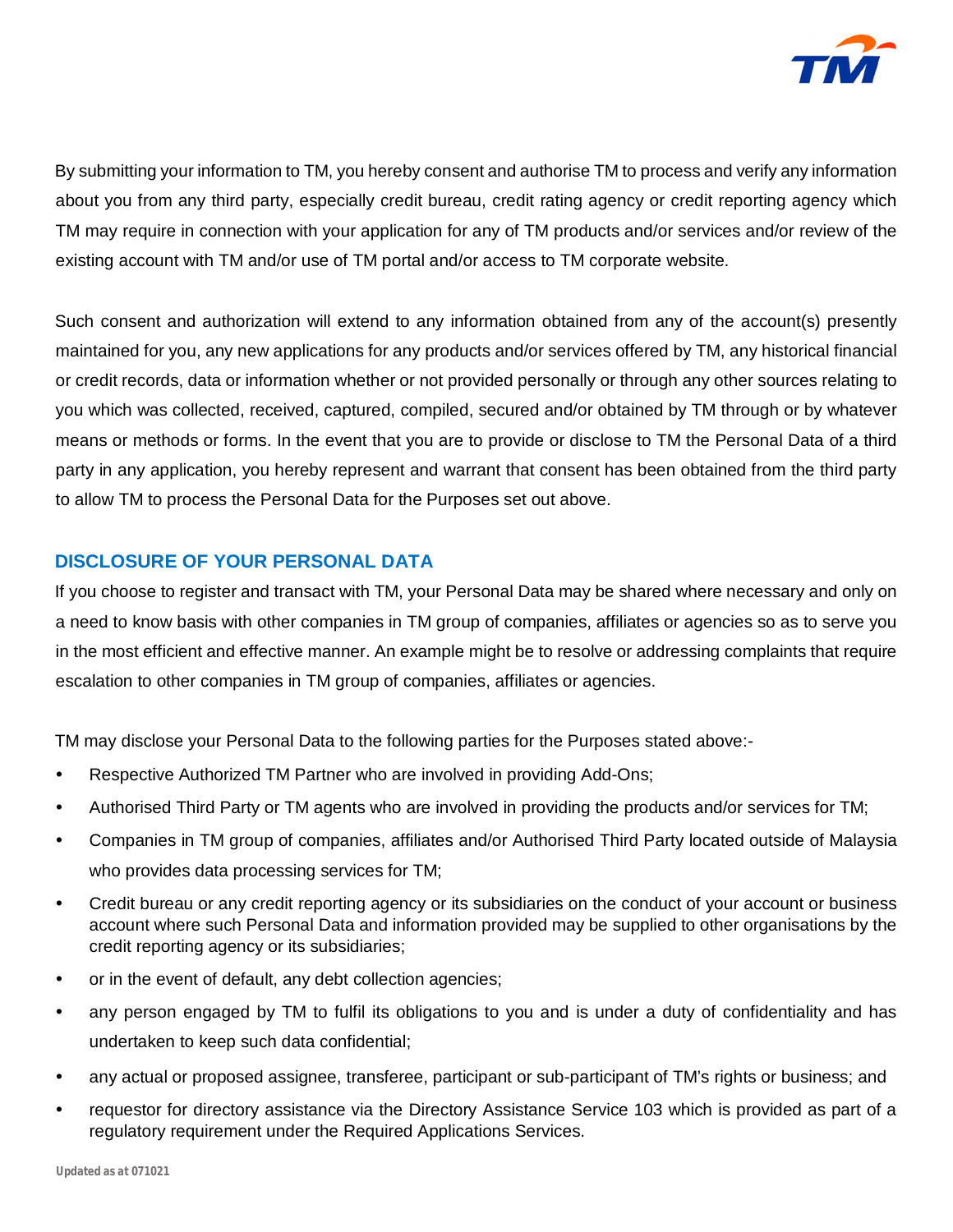

As mentioned above, it may be necessary to transfer your Personal Data and information to companies in TM group of companies, affiliates and/or Authorised Third Party located outside of Malaysia. This may happen where companies in TM group of companies, Affiliates and/or the Authorised Third Party is based outside of Malaysia or where you access TM Portal or TM corporate website and/or use TM products and/or services from outside of Malaysia. By continuing accessing and/or using TM products and/or services, you consented to such transfer.

Your Personal Data will not be disclosed to any unauthorized third party.

You may opt-out from having your registered telephone number be made available via the Directory Assistance Service 103 by contacting us at [help@tm.com.my](mailto:help@tm.com.my) or call us at 100.

Your Personal Data may be disclosed due to reasons of law, legal process, litigation, and/or requests from public and governmental authorities and any disclosure will be to such public and governmental authorities only. We may also disclose information about you if we determine that disclosure is necessary or appropriate for purposes of national security, law enforcement or other issues of public importance.

# **SECURITY OF YOUR PERSONAL DATA**

TM has in place security policies, rules and technical measures to protect your Personal Data from unauthorised access, improper use or disclosure, unauthorised modification, unlawful destruction or accidental loss. All our employees and data processors who have access to and are associated with the processing of Personal Data, are obliged to respect the confidentiality of your information.

However, transactions done via personal devices may not be secured and communications over those devices may be exposed to unauthorized third-party interception. We cannot accept responsibility for any unauthorised access or loss of Personal Data. While we cannot guarantee that loss, misuse or alteration of Personal Data will not occur, we make reasonable efforts to prevent such unfortunate occurrences.

Personal Data that we collect from you will be stored and backed up securely in an environmentally controlled location. Only authorized people with user ID and password from our company have access to the information.

You must remember to log off from our system after accessing and/or using your preferred device so that no unauthorized party can have access to your Personal Data. You must not, at any time, divulge your Personal Data to any third party.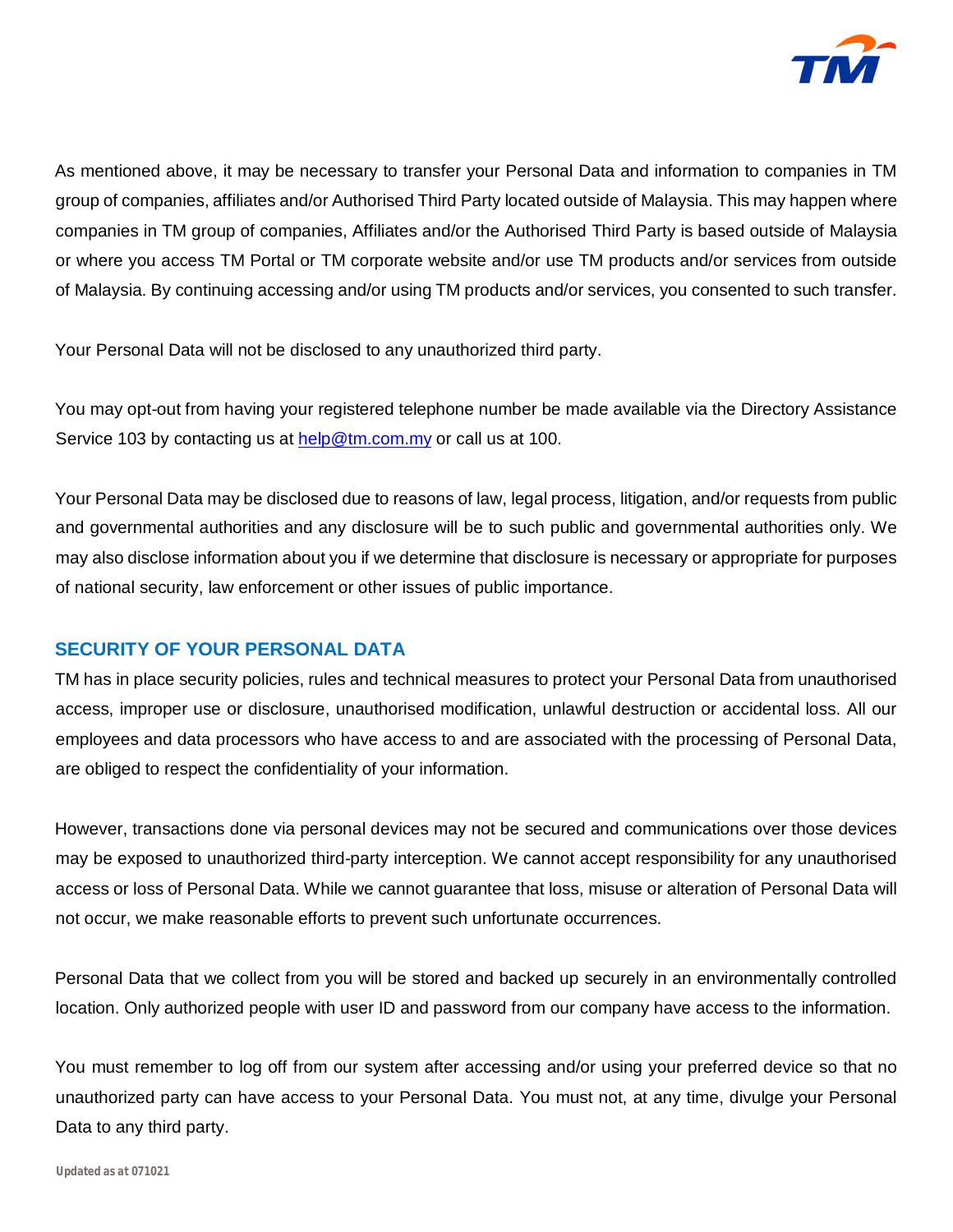

## **CORRECTION AND REQUEST FOR ACCESS**

If you would like to request access or correction of your Personal Data or where you elect to limit TM's right to process your Personal Data, you may contact TM Contact Centre or you may visit the nearest TM Point. Any request of access to correct Personal Data may be subjected to a fee and also to applicable provisions in the PDPA. However, we reserve the right to decline requests which jeopardize the security and privacy of the Personal Data of others as well as requests which are impractical or not made in good faith.

We may review and update this Privacy Notice from time to time to reflect changes in the law, changes in our business practices, procedures and structure, and the community's changing privacy expectations. The latest version of the Privacy Notice may be available at<http://www.tm.com.my>

## **QUERIES OR COMPLAINTS**

If you have any queries or complaints about this Privacy Notice, you can contact us at <https://www.tm.com.my/OnlineHelp/ContactUs/Pages/default.aspx> via our Contact Us section or you can either call TM Contact Centre at: • 100, if you are in Malaysia;

- 1 300 888 123 if you are calling from mobile; or
- +603 2241 1290 if you are calling from overseas.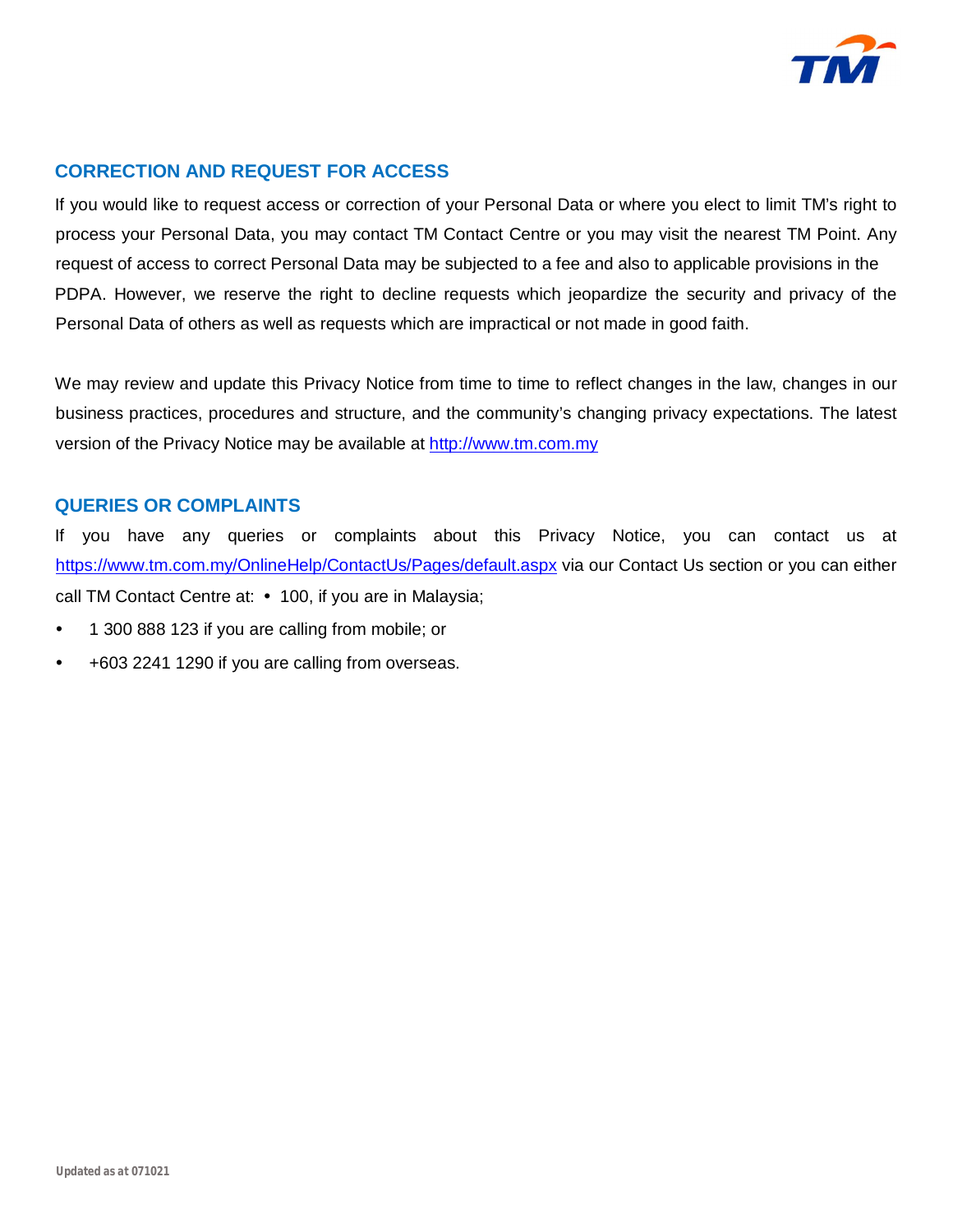

## **NOTIS PRIVASI**

Para Pelanggan TM,

Dalam usaha untuk memastikan pematuhan kepada Akta Perlindungan Data Peribadi 2010 (APDP), kami ingin menarik perhatian anda kepada Notis Privasi TM seperti berikut:

#### **Apakah jenis data peribadi yang kami kumpul?**

Jika anda membuat transaksi dengan TM atau kumpulan syarikat TM (untuk maklumat lanjut mengenai kumpulan syarikat TM sila layari [www.tm.com.my\)](http://www.tm.com.my)) atau syarikat berkaitan TM *(affiliate)* seperti melanggan manamana produk dan/atau perkhidmatan TM atau dengan menggunakan Portal TM atau mengakses laman web korporat TM, anda akan diminta untuk memberikan maklumat peribadi anda seperti (tetapi tidak terhad kepada) nama, nombor kad pengenalan, nombor pasport, alamat surat menyurat, nombor telefon, alamat emel dan nombor keutamaan yang boleh dihubungi. Sekiranya anda bercadang untuk menggunakan Portal TM untuk tujuan membuat transaksi pembayaran dalam talian, maklumat kad kredit/debit anda juga akan dikumpulkan untuk tujuan memproses bayaran tersebut. Semasa anda mengunjungi mana-mana cawangan kami yang merangkumi TM point, kami juga mengumpulkan maklumat mengenai anda di kamera litar tertutup (*CCTV*) sebagai sebahagian daripada langkah keselamatan dan pencegahan jenayah.

Selain daripada Data Peribadi yang diperolehi secara terus daripada anda, kami mungkin mendapat Data Peribadi anda daripada pihak ketiga yang berurusan dengan kami dan daripada sumber-sumber lain di mana anda terlah memberi kebenaran anda atau memberi kuasa untuk penzahiran Data Peribadi tersebut. Senarai transaksi yang dinyatakan ini adalah tidak terhad dan apa-apa maklumat yang diberikan kepada atau diperolehi oleh kami melalui transaksi tersebut secara kolektif dikenali sebagai "Data Peribadi".

Kami tidak mengumpulkan Data Peribadi dengan sengaja dari kanak-kanak di bawah usia 18 tahun. Sekiranya anda berusia di bawah 18 tahun, anda diminta untuk mendapatkan persetujuan ibu bapa atau penjaga sah bagi pihak anda untuk tujuan memproses Data Peribadi seperti yang dijelaskan dalam Notis Privasi ini.

Produk dan/atau perkhidmatan TM adalah termasuk apa-apa dan mana-mana produk dan/atau perkhidmatan TM atau kumpulan syarikat TM. Portal TM, di mana berkenaan, termasuk portal yang dimiliki, diuruskan atau diselia oleh mana-mana syarikat dalam kumpulan syarikat TM yang mengandungi produk dan/atau perkhidmatan yang disediakan oleh syarikat dalam kumpulan syarikat TM yang berkaitan.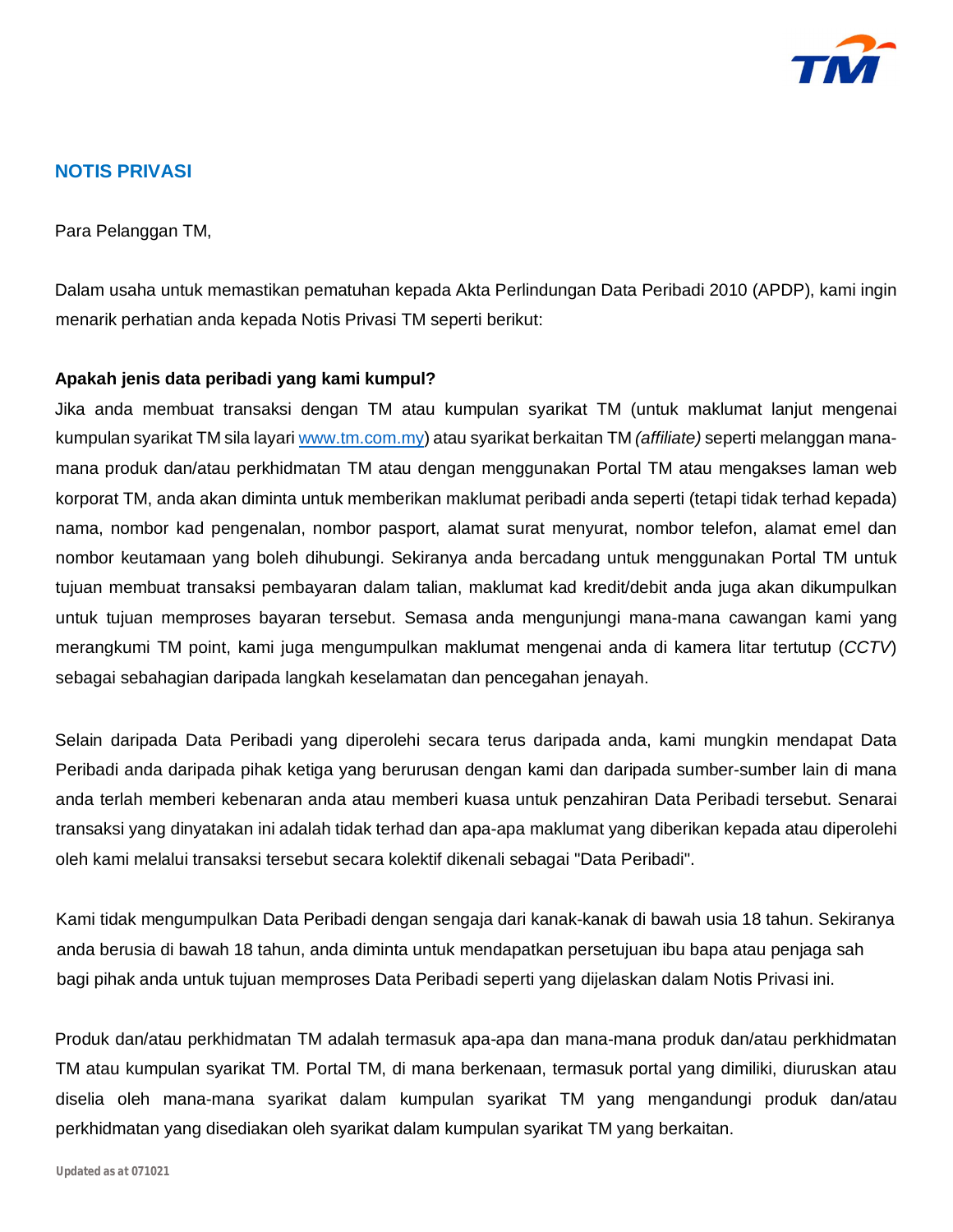

Anda juga akan diperlukan untuk memberikan persetujuan anda terhadap penggunaan Data Peribadi anda dalam bentuk dan mengikut cara yang dinyatakan dalam proses pendaftaran. Jika kami tidak menerima kebenaran anda, anda tidak akan dapat melanggan produk dan/atau perkhidmatan TM, mendaftar untuk menggunakan Portal TM atau mempunyai akses kepada laman web korporat TM.

Apabila anda berurusan dengan TM, kami mungkin mengumpul atau menerima dan menyimpan maklumat peribadi tertentu yang tidak boleh dikenal pasti. Maklumat tersebut dikumpul secara pasif menggunakan pelbagai teknologi dan buat masa ini tidak boleh digunakan untuk mengenalpasti anda secara khusus. Maklumat ini mungkin termasuk:-

- maklumat khusus peranti seperti model perkakasan, versi sistem pengendalian, pengecam peranti unik, maklumat rangkaian mudah alih, memori, data kad bunyi, alamat protokol Internet (IP);
- *cookies* yang boleh mengenalpasti secara unik pelayar anda.;
- butiran bagaimana anda mengakses dan/atau menggunakan Portal TM atau laman web korporat TM contohnya pertanyaan carian anda;
- bilangan pelawat yang mengakses dan/atau menggunakan Portal TM atau laman web korporat TM;
- diagnostik dan data penggunaan yang dihasilkan oleh peranti anda;
- bagaimana anda dan pengguna lain menggunakan dan berinteraksi dengan Portal TM atau laman web korporat TM.
- merakam gambar anda melalui kamera litar tertutup (*CCTV*) semasa anda mengunjungi cawangan kami / TM point; dan
- rakaman panggilan yang dibuat oleh anda ke meja bantuan kami bagi tujuan peningkatan perkhidmatan dan menjawab pertanyaan anda.

Maklumat di atas secara kolektif dikenali sebagai "Maklumat Bukan Peribadi". Jika kami menggabungkan Maklumat Bukan Peribadi dengan Data Peribadi, gabungan maklumat tersebut akan dianggap sebagai Data Peribadi selagi ia kekal bergabung.

*Updated as at 071021* Sebagai usaha berterusan untuk memberi perkhidmatan yang lebih baik kepada anda, kami sering menjalankan penyelidikan mengenai demografi pelanggan, minat dan tingkah laku berdasarkan Data Peribadi dan maklumat yang diberikan kepada kami. Kajian ini boleh dikumpul dan disatukan untuk tujuan analisa. Anda tidak akan dikenalpasti secara peribadi melalui maklumat yang tidak boleh dikenal pasti dan data yang disatukan ini. Kami mungkin berkongsi maklumat yang tidak boleh dikenal pasti dan data yang disatukan ini dengan syarikat berkaitan TM dan/atau Pihak Ketiga yang Dibenarkan. Kami juga mungkin akan mendedahkan statistik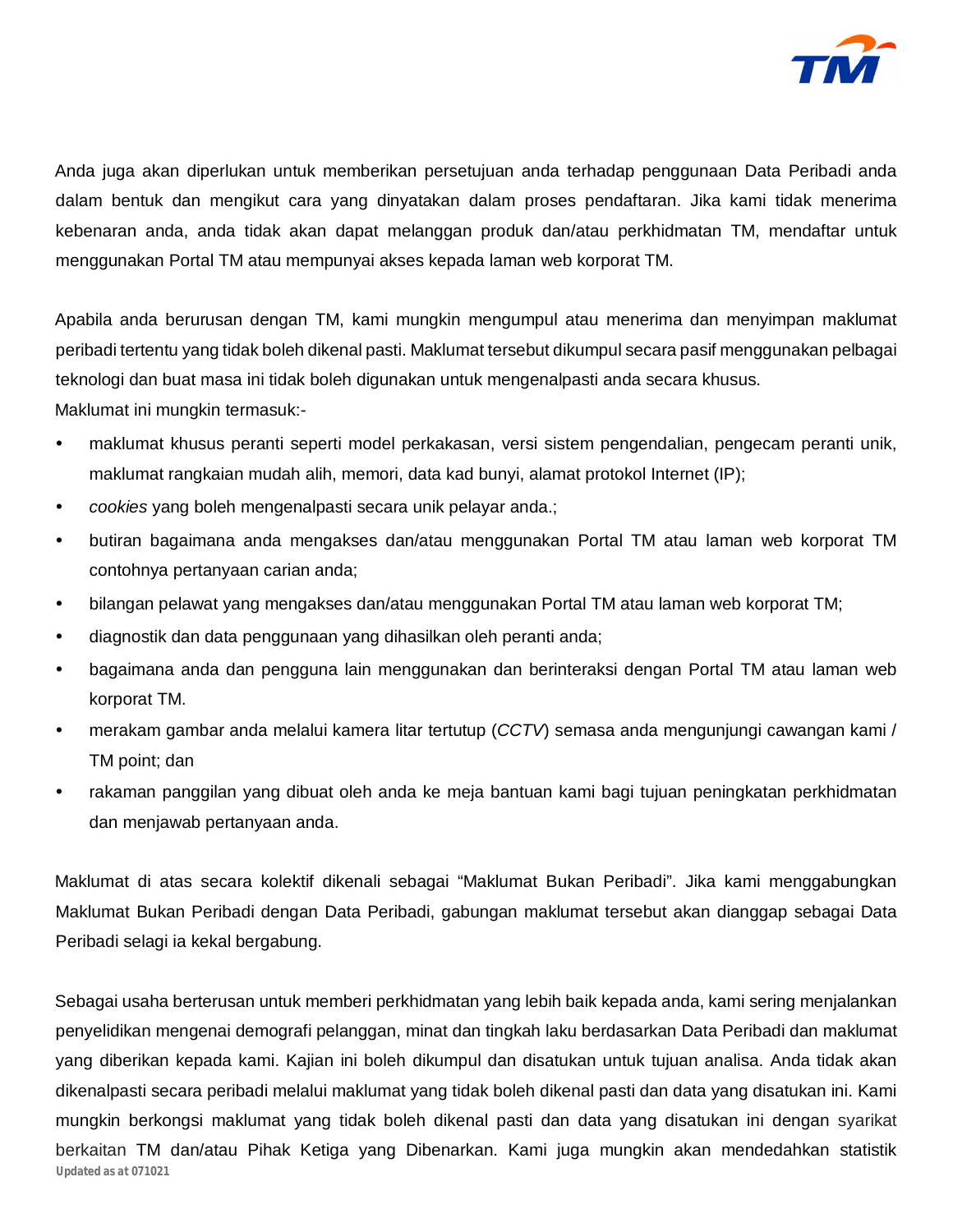

pengguna yang telah disatukan kepada syarikat berkaitan TM dan/atau Pihak Ketiga yang Dibenarkan untuk tujuan lain yang sah.

"Pihak Ketiga yang Dibenarkan" bermaksud rakan perniagaan, kontraktor, ejen, akauntan, juruaudit, pemungut hutang, agensi pelaporan kredit, penasihat undang-undang, penasihat, manamana penyedia telekomunikasi dan pembekal perkhidmatan aplikasi yang mempunyai perjanjian dengan kami berkaitan dengan produk dan/atau perkhidmatan TM, portal atau laman web korporat TM atau sebaliknya atau mana-mana pihak ketiga yang dilantik oleh TM untuk melakukan aktiviti pemprosesan data atau menjalankan aktiviti pemasaran untuk TM atau kumpulan syarikat TM.

## **Bagaimanakah kami menggunakan Data Peribadi anda?**

Data Peribadi anda akan digunakan mengikut tujuan yang sama semasa ianya diberi. Data Peribadi anda juga boleh digunakan oleh kumpulan syarikat TM atau syarikat berkaitan TM dan/atau Pihak Ketiga yang Dibenarkan untuk mana-mana satu (atau lebih) daripada tujuan-tujuan berikut:-

- untuk menilai permohonan anda atau penyediaan secara berterusan produk dan/atau perkhidmatan (manamana yang berkaitan);
- operasi kewangan termasuk mengesahkan dan memproses pembayaran, bil dan pertanyaan bil;
- penyesuaian pegiklanan dan kandungan dalam Portal TM dan apa-apa laman-laman web TM dan kumpulan syarikat TM;
- untuk menjawab pertanyaan anda;
- untuk tujuan penyelidikan termasuk tetapi tidak terhad kepada penambahbaikan produk dan/atau perkhidmatan TM, sejarah dan statistik dan analisis;
- operasi umum, penyenggaraan dan audit produk dan/atau perkhidmatan yang disediakan termasuk laman web yang berkaitan;
- tujuan pengesahan;
- pemadanan data yang berkaitan dengan anda yang dipegang oleh TM dan kumpulan syarikat TM dari masa ke semasa;
- menyediakan anda dengan komunikasi yang kerap daripada TM yang berkaitan dengan produk dan/atau perkhidmatan TM;
- penyiasatan mengenai aduan, transaksi yang mencurigakan dan untuk mengesan dan mencegah kegiatan penipuan;
- *Updated as at 071021* • mentadbir penyertaan anda dalam peraduan atau program keahlian yang dianjurkan oleh TM atau manamana syarikat dalam kumpulan syarikat TM;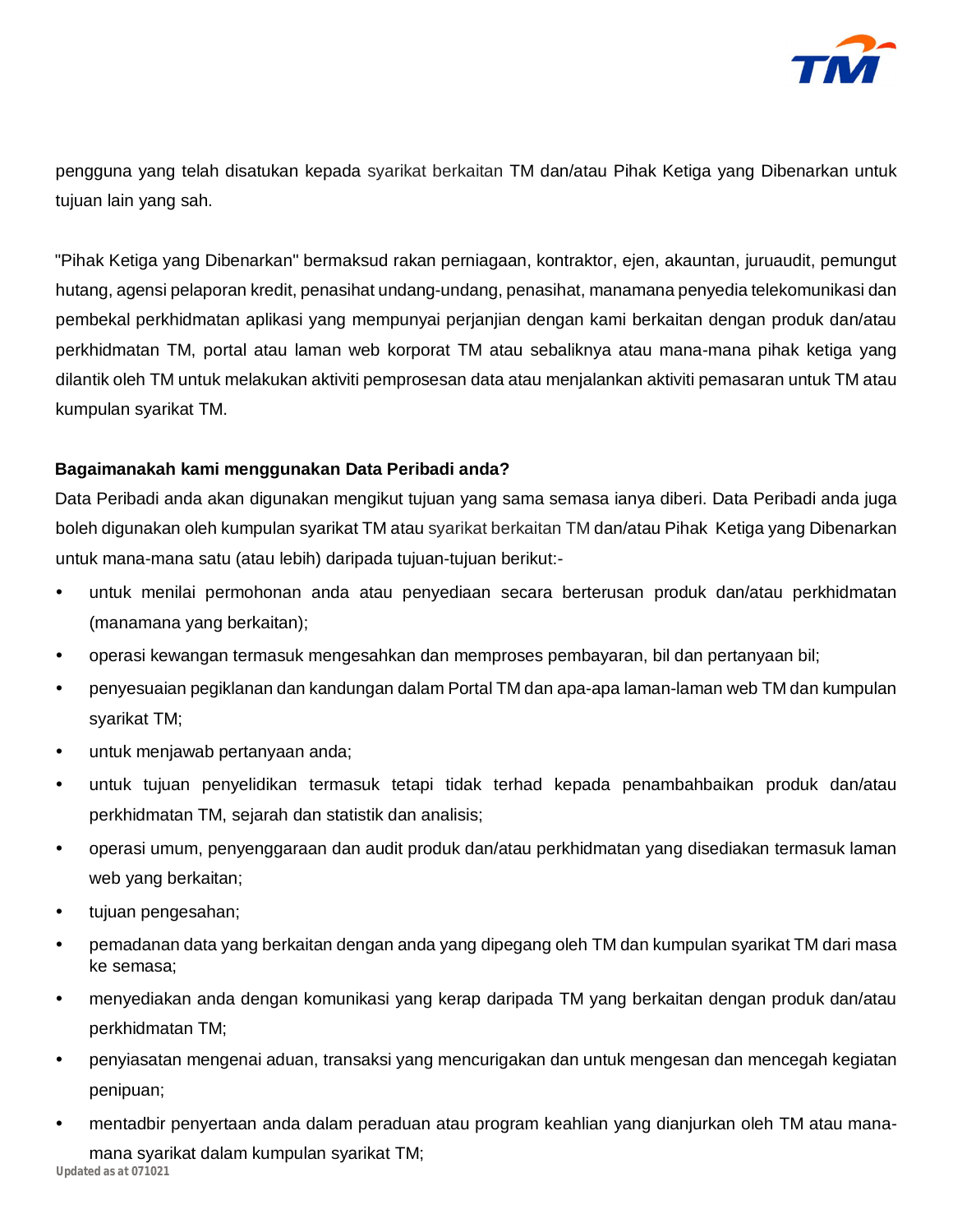

- semakan kredit dengan biro kredit atau agensi pelaporan kredit;
- menjalankan penyelidikan pasaran dan menggunakan analisis untuk aktiviti pelan perniagaan TM, penambahbaikan produk dan perkhidmatan TM, perkhidmatan iklan yang disasarkan dan penyampaian maklumat yang tidak dikenalpasti tersebut dalam bentuk yang telah dikumpulkan dan umum kepada syarikat berkaitan TM, Pihak Ketiga yang Dibenarkan dan/atau pihak ketiga yang telah atau bercadang untuk menjalankan urusan perniagaan dengan TM;
- untuk menyediakan anda dengan maklumat terkini, promosi dan pengemaskinian terkini, tawaran istimewa serta bahan-bahan pemasaran dan pengiklanan berkaitan dengan produk dan perkhidmatan TM dan kumpulan syarikat TM; dan
- pematuhan kepada mana-mana tanggungjawab kawalselia, statutori atau undang-undang termasuk tetapi tidak terhad kepada penyediaan Perkhidmatan Bantuan Direktori 103 sebagai sebahagian daripada Perkhidmatan Aplikasi yang Diperlukan.

Senarai di atas adalah secara kolektif dirujuk sebagai "Tujuan" dalam Notis Privasi ini.

Dengan menyerahkan maklumat anda kepada TM, anda dengan ini bersetuju dan membenarkan TM untuk memproses dan menentusahkan apa-apa maklumat tentang anda daripada pihak ketiga, terutamanya biro kredit, agensi penarafan kredit atau agensi pelaporan kredit yang TM mungkin perlu berkaitan dengan permohonan anda untuk mana-mana produk dan/atau perkhidmatan TM dan/atau menyemak akaun sedia ada dengan TM dan/atau penggunaan portal TM dan/atau akses ke laman web korporat TM. Persetujuan dan kebenaran yang anda beri ini merangkumi apa-apa maklumat yang diperolehi dari mana-mana akaun yang kini diselenggarakan untuk anda, sebarang permohonan baru untuk apa-apa bentuk produk dan/atau perkhidmatan yang disediakan oleh TM, maklumat sejarah kewangan atau rekod kredit, data atau maklumat yang anda beri atau melalui mana-mana sumber lain yang berkaitan dengan anda yang telah dikumpul, diterima, disimpan, disusun dan/atau diperolehi oleh TM melalui atau dengan apa-apa cara atau kaedah atau bentuk. Sekiranya anda memberi atau mendedahkan kepada TM Data Peribadi pihak ketiga dalam manamana permohonan, anda dengan ini mengaku dan menjamin bahawa kebenaran telah diperolehi daripada pihak ketiga tersebut bagi membolehkan TM untuk memproses Data Peribadi bagi Tujuan yang dinyatakan di atas.

## **PENDEDAHAN DATA PERIBADI ANDA**

Jika anda memilih untuk mendaftar dan berurusan dengan TM, Data Peribadi anda mungkin akan perlu dikongsi atas dasar "sekiranya perlu sahaja" dengan syarikat dalam kumpulan syarikat TM, syarikat berkaitan TM atau agensi untuk memberi anda perkhidmatan dengan cara yang paling cekap dan berkesan. Antara contoh adalah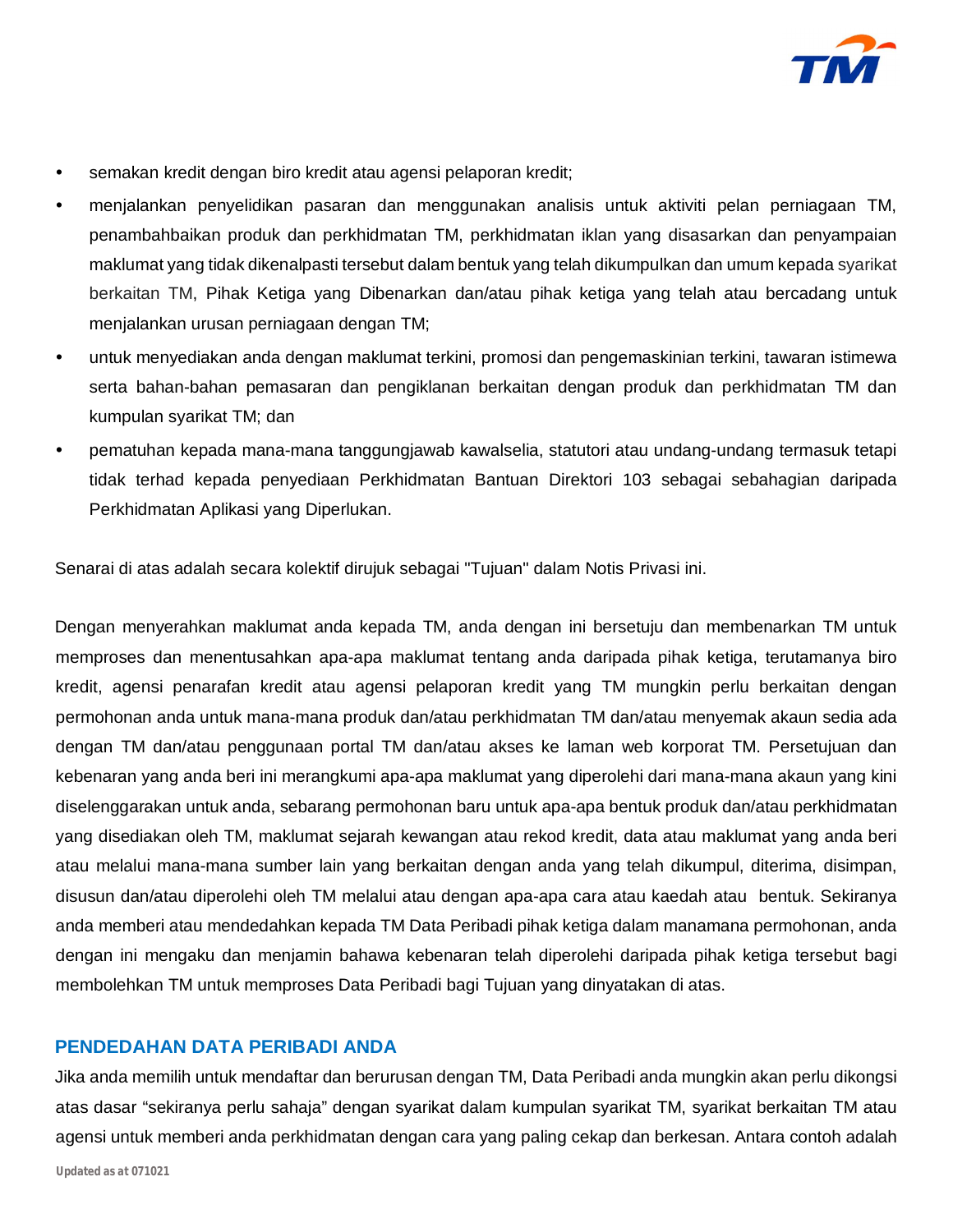

seperti menyelesaikan aduan yang memerlukan maklum balas syarikat dalam kumpulan syarikat TM, syarikat berkaitan TM atau agensi yang berkaitan.

TM mungkin mendedahkan Data Peribadi anda kepada pihak-pihak berikut untuk tujuan yang dinyatakan di atas:-

- Rakan kongsi TM yang terlibat dalam menyediakan perkhidmatan tambahan (*Add-Ons)*
- Pihak Ketiga yang Dibenarkan atau ejen-ejen TM yang terlibat dalam menyediakan produk dan/atau perkhidmatan untuk TM;
- syarikat dalam kumpulan syarikat TM, syarikat berkaitan TM dan/atau Pihak Ketiga yang Dibenarkan yang terletak di luar Malaysia yang menyediakan perkhidmatan pemprosesan data untuk TM;
- Biro kredit atau mana-mana agensi pelaporan kredit atau anak syarikatnya mengenai pengendalian akaun atau akaun perniagaan di mana Data Peribadi dan maklumat yang diberikan mungkin akan didedahkan kepada organisasi lain oleh agensi pelaporan kredit atau anak syarikatnya;
- mana-mana agensi pelaporan kredit atau sekiranya berlaku keingkaran, mana-mana agensiagensi kutipan hutang;
- mana-mana orang yang dilantik oleh TM untuk memenuhi tanggungjawab TM kepada anda, dan berada di bawah kewajipan kerahsiaan dan telah diamanahkan untuk menyimpan kerahsiaan data tersebut;
- mana-mana pemegang serah hak sebenar atau yang dicadangkan, penerima pindahan, peserta atau subpeserta kepada hak atau perniagaan TM; dan
- pemohon bantuan direktori melalui Perkhidmatan Bantuan Direktori 103 yang disediakan sebagai sebahagian daripada keperluan kawalselia di bawah Perkhidmatan Aplikasi yang Diperlukan.

Seperti yang dinyatakan di atas, adalah mungkin perlu untuk memindahkan Data Peribadi dan maklumat anda kepada syarikat dalam kumpulan syarikat TM, syarikat berkaitan TM dan/atau Pihak Ketiga yang Dibenarkan yang terletak di luar Malaysia. Ini boleh berlaku di mana syarikat dalam kumpulan syarikat TM, syarikat berkaitan TM dan/atau Pihak Ketiga yang Dibenarkan adalah berpangkalan di luar Malaysia atau di mana anda mengakses Portal TM atau laman web korporat TM dan/atau menggunakan produk dan/atau perkhidmatan TM dari luar Malaysia. Dengan mengakses dan/atau menggunakan produk dan/atau perkhidmatan TM secara berterusan, anda bersetuju dengan pemindahan Data Peribadi dan maklumat anda.

Data Peribadi anda tidak akan didedahkan kepada pihak ketiga yang tidak dibenarkan.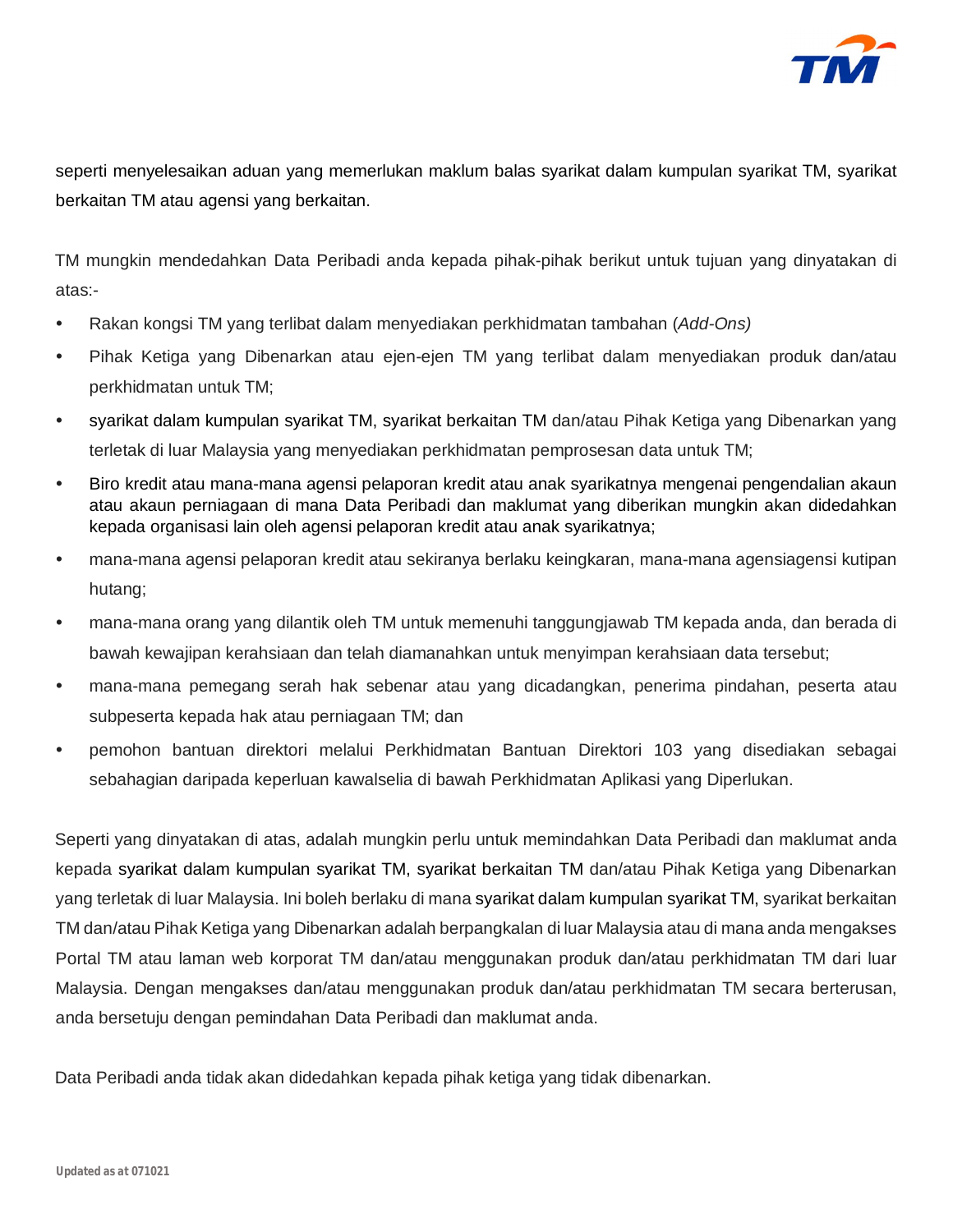

Anda boleh memilih supaya nombor telefon berdaftar anda tidak disenaraikan dalam Perkhidmatan Bantuan Direktori 103 dengan menghubungi kami di [help@tm.com.my](mailto:help@tm.com.my) atau menghubungi kami di talian 100.

Data Peribadi anda mungkin didedahkan atas sebab-sebab undang-undang, proses undang-undang, tindakan undang-undang dan/atau permintaan daripada pihak berkuasa awam dan kerajaan dan sebarang pendedahan akan diberikan kepada pihak berkuasa awam dan kerajaan tersebut sahaja. Kami juga mungkin mendedahkan maklumat mengenai anda sekiranya kami menentukan bahawa pendedahan adalah perlu atau wajar bagi tujuan keselamatan negara, penguatkuasaan undangundang atau isu-isu lain berkenaan kepentingan awam.

## **KESELAMATAN DATA PERIBADI ANDA**

TM mempunyai polisi keselamatan, peraturan dan langkah-langkah teknikal untuk melindungi Data Peribadi anda daripada diakses tanpa kebenaran, penyalahgunaan atau pendedahan yang tidak berpatutan, pengubahsuaian tanpa kebenaran, kemusnahan yang menyalahi undang-undang atau kehilangan yang tidak disengajakan. Semua pekerja TM dan Pemproses Data yang mempunyai akses kepada dan mempunyai kaitan dengan pemprosesan Data Peribadi mempunyai tanggungjawab untuk menghormati kerahsiaan maklumat anda.

Walaubagaimanapun, transaksi yang dilakukan melalui peranti peribadi mungkin tidak selamat dan sebarang komunikasi menggunakan pernati peribadi tersebut mungkin terdedah kepada pintasan oleh pihak ketiga yang tidak dibenarkan. Kami tidak bertanggungjawab untuk sebarang akses yang tidak dibenarkan atau kehilangan Data Peribadi. Walaupun kami tidak dapat menjamin bahawa kehilangan, penyalahgunaan atau pengubahsuaian Data Peribadi tidak akan terjadi, kami melakukan usaha-usaha yang munasabah untuk mengelakkan kejadian yang tidak diingini daripada berlaku.

Data Peribadi yang kami kumpul daripada anda akan disimpan dan data sokongan akan dibuat dengan selamat di lokasi yang dikawal persekitarannya. Hanya pihak yang dibenarkan dan mempunyai pengguna ID dan kata laluan daripada TM mempunyai akses kepada maklumat tersebut.

Anda perlu ingat untuk log keluar daripada sistem kami selepas mengakses dan/atau menggunakan peranti pilihan anda supaya pihak yang tidak dibenarkan tidak boleh mengakses Data Peribadi anda. Anda tidak harus pada bila-bila masa mendedahkan Data Peribadi anda kepada mana-mana pihak ketiga.